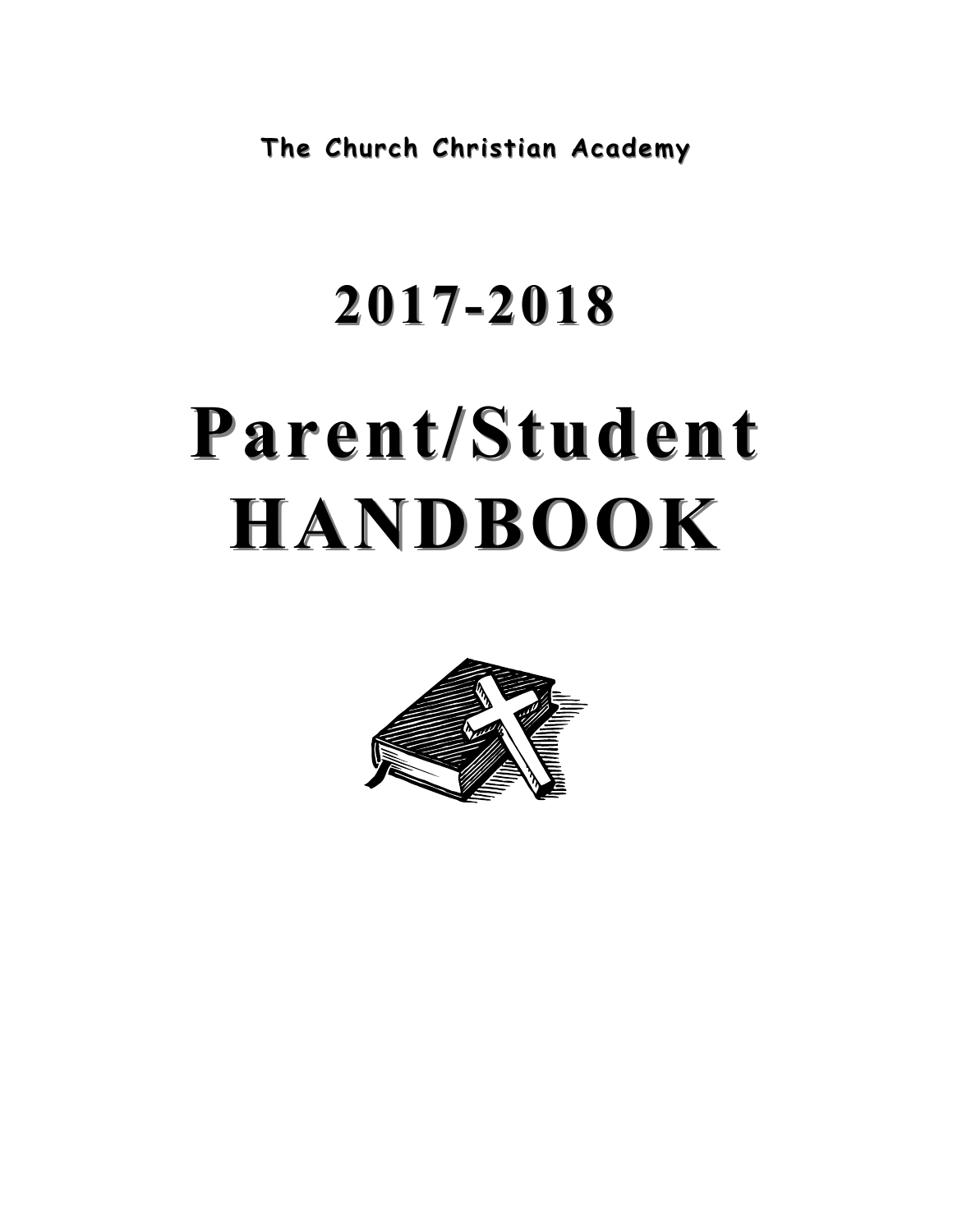# **The Church Christian Academy 2017-2018 Parent/Student Handbook Handbook**

# **Table of Contents**

- 1. Philosophy and Objectives
- 2. Statement of Faith
- 3. Necessary Enrollment Forms
- 4. A Brief History of The Church Christian Academy
- 5. The Church of Sutersville
- 6. The Government of T.C.C.A.
- 7. Staff
- 8. Admissions Policies
- 9. Withdrawal Policies
- 10. Financial Policies
- 11. Daily Arrival and Dismissal
- 12. Attendance
- 13. Tardiness
- 14. Contacting Students during School Hours
- 15. Availability of Health Services and First Aid
- 16. Student Drivers
- 17. Visitors
- 18. School Closings
- 19. Personal Property
- 20. Lunch
- 21. Prohibited Articles
- 22. Involvement of Parents
- 23. Policy on Search of Private of Property
- 24. Dress Standards / Uniform
- 25. Standards of Conduct
- 26. Academic Policies
- 27. Emergency Plan of Action
- 28. Parent/Student Pledge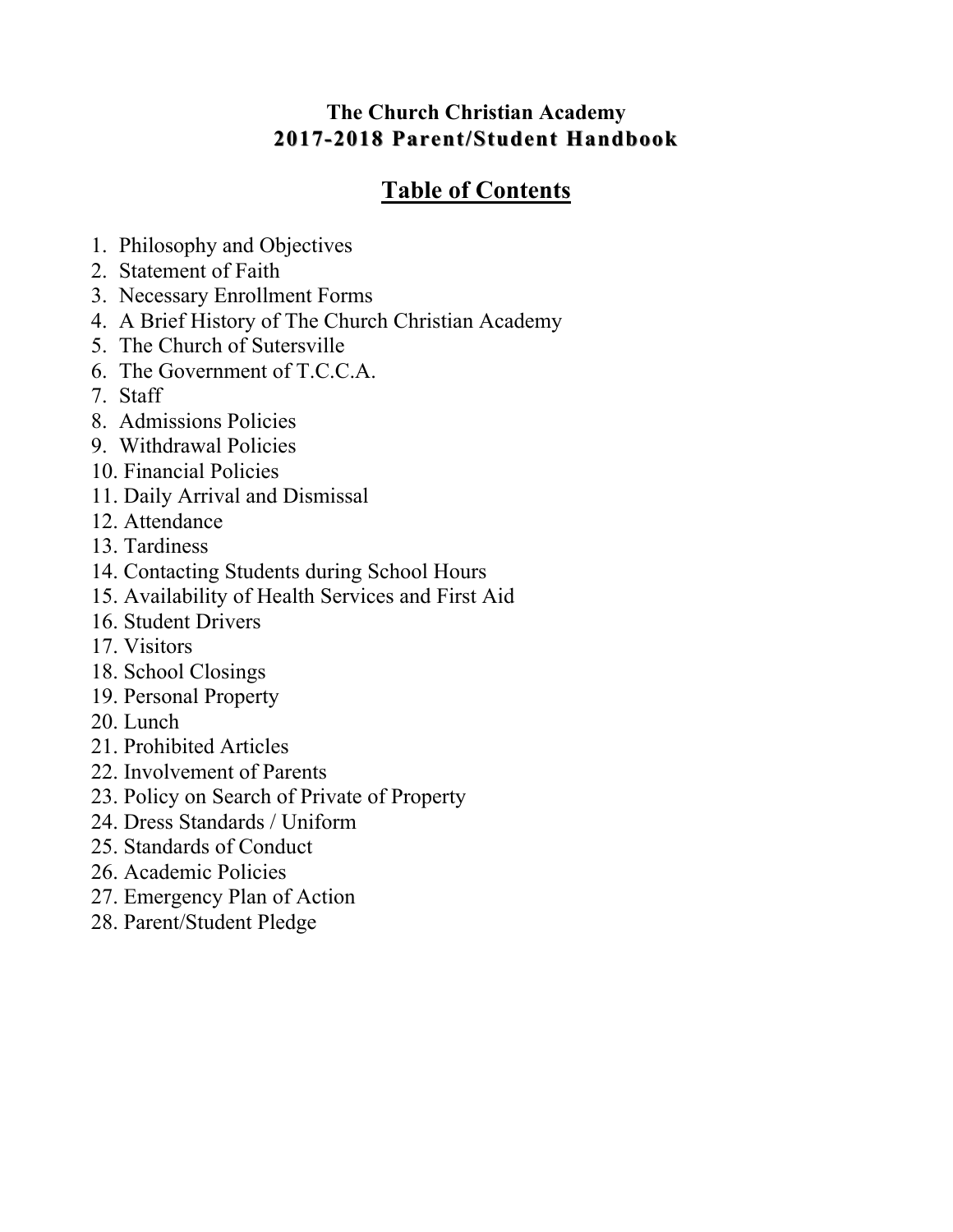# **1. Philosophy and Objectives**

The Church Christian Academy, TCCA, utilizes the Accelerated Christian Education (A.C.E.) curriculum. This program is based on two major tenets: individualized instruction and Biblically-based character-building principles. The A.C,E. curriculum has been tried and proven to be effective for over 45 years, and it's being used all over the world. TCCA strives for academic excellence through a rigorous curriculum. The goal of The Church Christian Academy is to train youth of every ability level academically, in the highest principles of moral character, self-discipline, individual responsibility, personal integrity and exemplary citizenship.

**Attendance at this school is a privilege, not a right.** The Church Christian Academy exists to provide a quality, Christ-centered education that will challenge them both academically and spiritually. TCCA stands, without apology, for very high standards of morality and wisdom.

The students will be assisted in their academics by trained staff members. TCCA strives to produce young people with an academic ability to become servant-leaders that can, and will, impact their generation for Christ and basic understanding of God's Word.

The school staff wishes to work closely with parents in order to train the child, academically, emotionally, physically, mentally, and above all else—spiritually. The Church Christian Academy views itself as an extension of the home in training young people.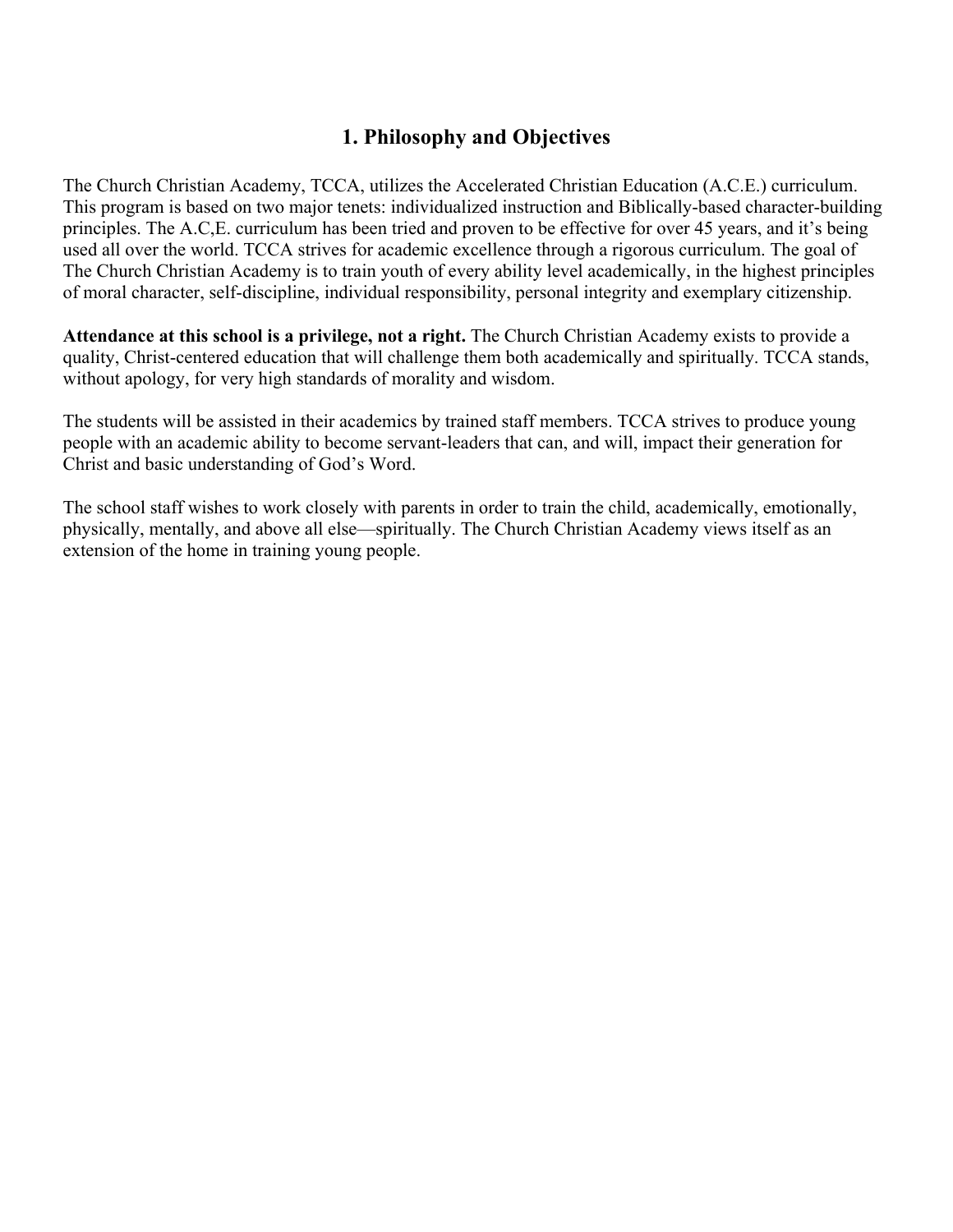# **2. Statement of Faith**

The basis of The Church Christian Academy shall be the Word of God interpreted by the following Statement of Faith:

- 1. The Bible, made up of sixty-six books, is verbally inspired and free from error in doctrine, facts and ethics. The Bible is the only infallible and authoritative rule of faith and practice.
- 2. There is one triune God, eternally existent in three co-equal persons—Father, Son and Holy Spirit.
- 3. Jesus Christ is the Son of God. He was born of a virgin, led a sinless life on Earth, performed miracles, was crucified, buried and rose again. Jesus Christ ascended into heaven and is currently at the right hand of God the Father. Jesus Christ will physically come again and "rapture" all believers. Jesus Christ will ultimately rule the Earth for eternity in great glory.
- 4. The human race was created in the image of God. Through sin, mankind brought a curse of death upon himself and his posterity. Not simply physical death but spiritual death, which is separation from God. All humans possess a sinful nature and exercise this evil nature in thought, word and deed. As such, man is condemned to hell and completely unable to remedy his lost condition by himself or by ecclesiastical rite.
- 5. We believe that the salvation of the lost and sinful man is a free gift of God's grace apart from works. This "gift" is based solely upon Christ's vicarious and atoning death, affected by the regenerating work of the Holy Spirit, and is simply received by trusting in Christ's finished work on the cross.
- 6. The Holy Spirit exists and presently ministers on Earth. The Holy Spirit's dwelling enables the process of sanctification in the Christian's life.
- 7. The resurrection of the saved and lost is a physical future event. Those that are saved will be raised to the resurrection of life, and those that are lost will be raised to the resurrection of damnation.
- 8. Those who have accepted the gift of Christ's atoning blood will live eternally to rule and reign with Christ.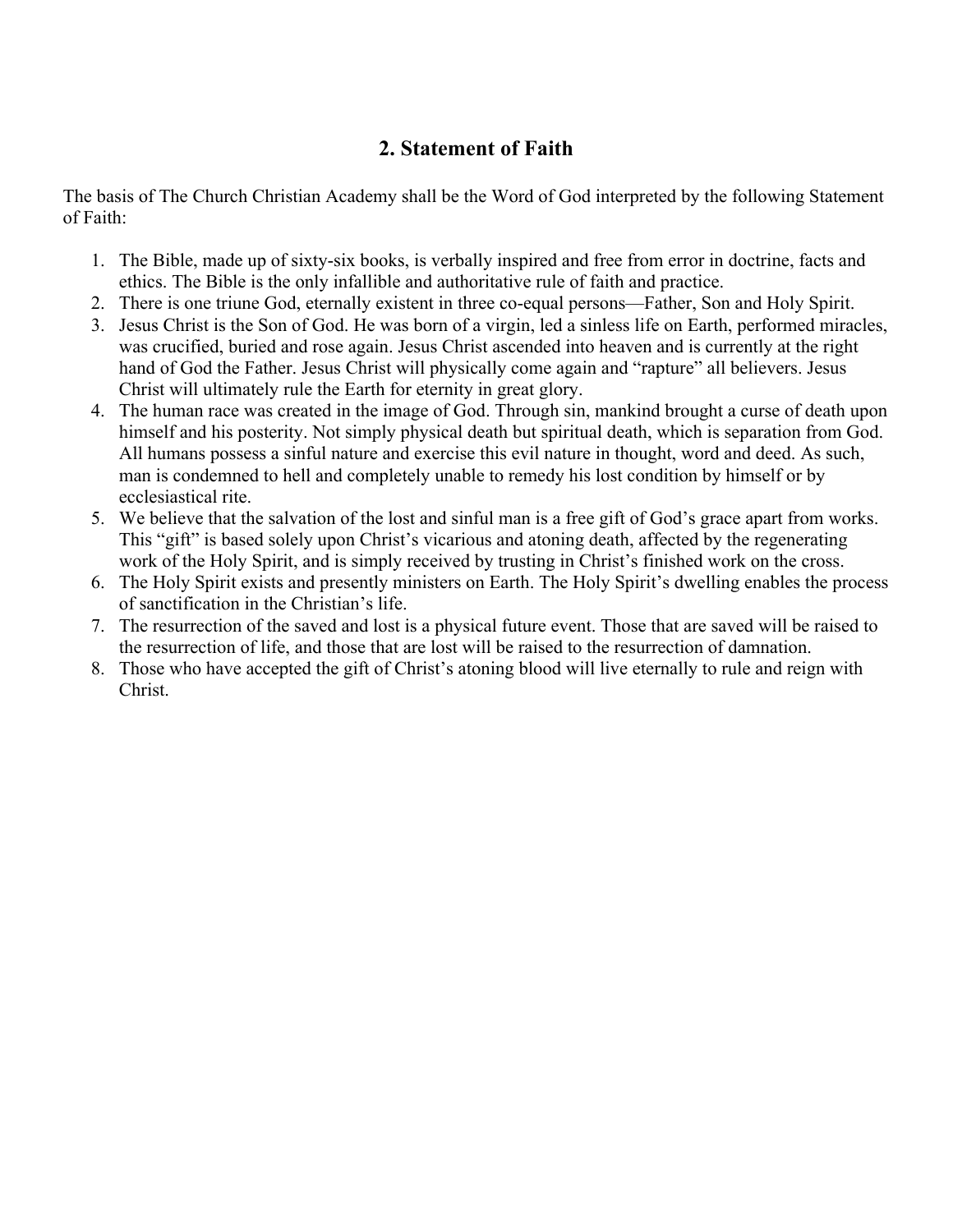# **3. Necessary Enrollment Forms**

Any student who fails to submit any of these forms will be denied enrollment into The Church Christian Academy.

- Each and every student of TCCA must enroll or reenroll every academic year. Therefore, the first form necessary is the Student Application.
- Each and every student must provide a copy of their Medical Records signed by a practicing physician.
- Pennsylvania State Law requires that each child provide proof of all immunizations.
- Academic Records Release forms
- Emergency Contact information form
- Copy of medical insurance card
- Signed financial commitment
- Signed Student Conduct Form
- Parent/Student Handbook Agreement
- After School Pickup Form
- Please note that The Church Christian Academy requires that **BOTH** parents who have custody and/or rights to educational decisions concerning the child must sign a form stating that they give permission for their child to attend The Church Christian Academy. If both parents cannot sign this agreement, sufficient documentation is required.
- Student drivers must submit a copy of their license and proof of insurance.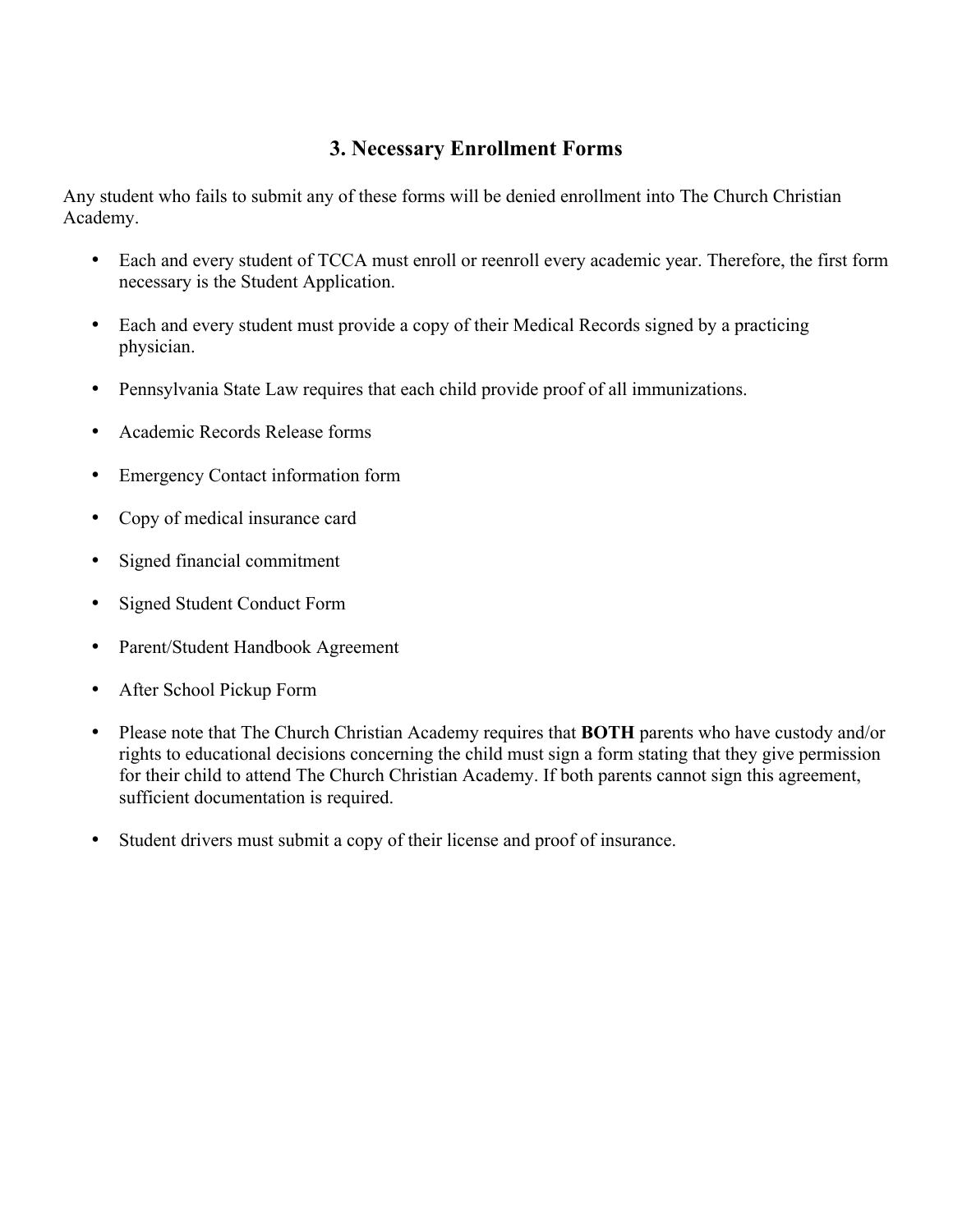# **4. Brief History of The Church Christian Academy**

The Church Christian Academy was established in 2001 with the intent to train Godly young people in both academics and the foundational truths of the Bible. TCCA began using, and continues to use, the Accelerated Christian Education A.C.E. curriculum. We firmly believe that this individualized, biblical, and masterybased educational program is the absolute best for students. For more information about the curriculum please visit www.aceministries.com.

# **5. The Church of Sutersville**

The Church Christian Academy is inextricably tied to The Church of Sutersville. TCCA is a ministry of The Church of Sutersville and is foundationally, philosophically, and financially tied to The Church. The Church of Sutersville very generously provides scholarships for eligible students.

# **6. The Government of The Church Christian Academy**

The Church Christian Academy exists in a pyramid of authority that coincides with the standards of the Accelerated Christian Education Procedures Manual.

#### **Senior Pastor/Administrator**

The senior pastor/administrator of the school is the highest level of authority and oversees all of the functions of The Church Christian Academy. The following tasks are responsibilities of the Senior Pastor/Administrator:

- General supervision of The Church Christian Academy.
- Establishing school-home relations.
- Hiring staff and holding weekly meetings for direction, inspiration, and motivation.
- Conducting assemblies or chapel, student sessions, and special meetings.
- Establishing school policies and procedures.
- Conducting staff orientation.
- Conducting parent orientation.
- Counseling with students and parents.
- Screening and admitting students.
- Promoting the school.
- Higher level discipline.
- Conducting parent conferences.

# **Supervisor/Principal**

The Supervisor acts as overseer of the Learning Center and all academic needs of students. The Supervisor's specific responsibilities include:

- Inspiring achievement in the students.
- Supervising student testing, prescribing curriculum, reporting, compiling, and filing student academic results.
- Expediting daily Learning Center routine by answering questions, quizzing students on Self Tests, and scoring PACE Tests.
- Answering academic questions, adding information, and enhancing understanding.
- Supervising extracurricular activities.
- Praising students and encouraging them to do their best.
- Communicating with parents regarding academic and activities.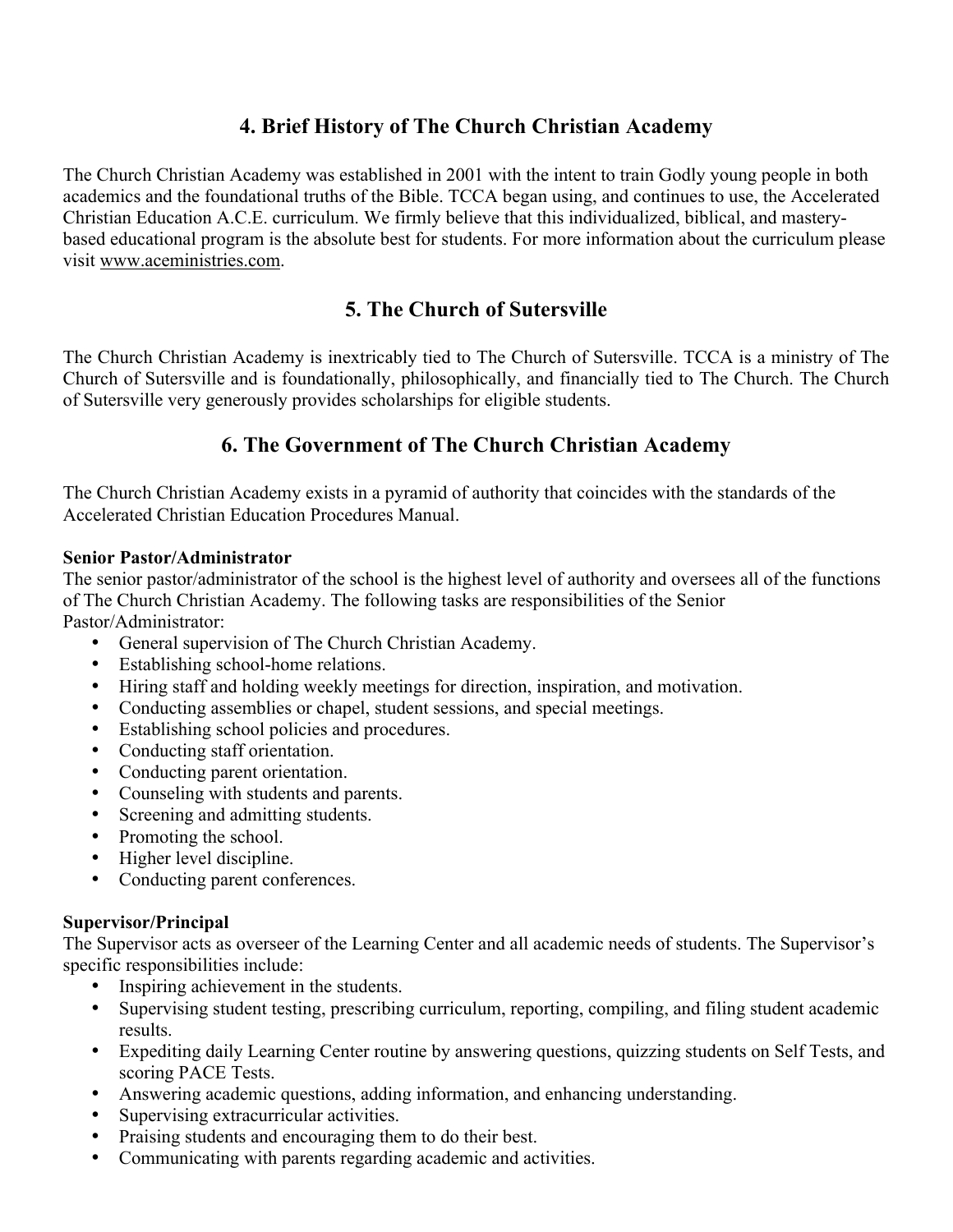- Conducting student orientation.
- Scheduling school activities.
- Promoting the school.
- Publishing a monthly parent letter.
- Planning staff meetings.
- Planning parent-teacher fellowships and banquets.<br>• Supervising the school office
- Supervising the school office.

# **Monitor**

The Monitor acts as an assistant to the Supervisor. The Monitor's specific responsibilities include:

- Checking student goals daily and completing the Goal Check Report.<br>• Assisting the Supervisor in securing PACEs and Tests, taking attendant
- Assisting the Supervisor in securing PACEs and Tests, taking attendance, supervising the playground, tracking demerits, privileges, detention, homework assignments, recording PACE scores, and assigning new PACEs.
- Answering nonacademic flags (American Flag).<br>• Observing Scoring Station and Testing Station fr
- Observing Scoring Station and Testing Station from a distance and notifying the supervisor of any corrective action needed.

# **7. Staff**

| Administrator:                                | <b>Pastor Frank A. Rocco</b><br>$(724) 872 - 7389$ |
|-----------------------------------------------|----------------------------------------------------|
| Supervisor/<br>Principal:                     | Mr. Michael E Baumiller<br>$(724)$ 972-9361 (cell) |
| <b>Learning to Read</b><br><b>Supervisor:</b> | <b>Mrs. Rhonda Miller</b>                          |

**\*** All staff has been officially certified according to Accelerated Christian Education criteria.

(724) 205-1183 (cell)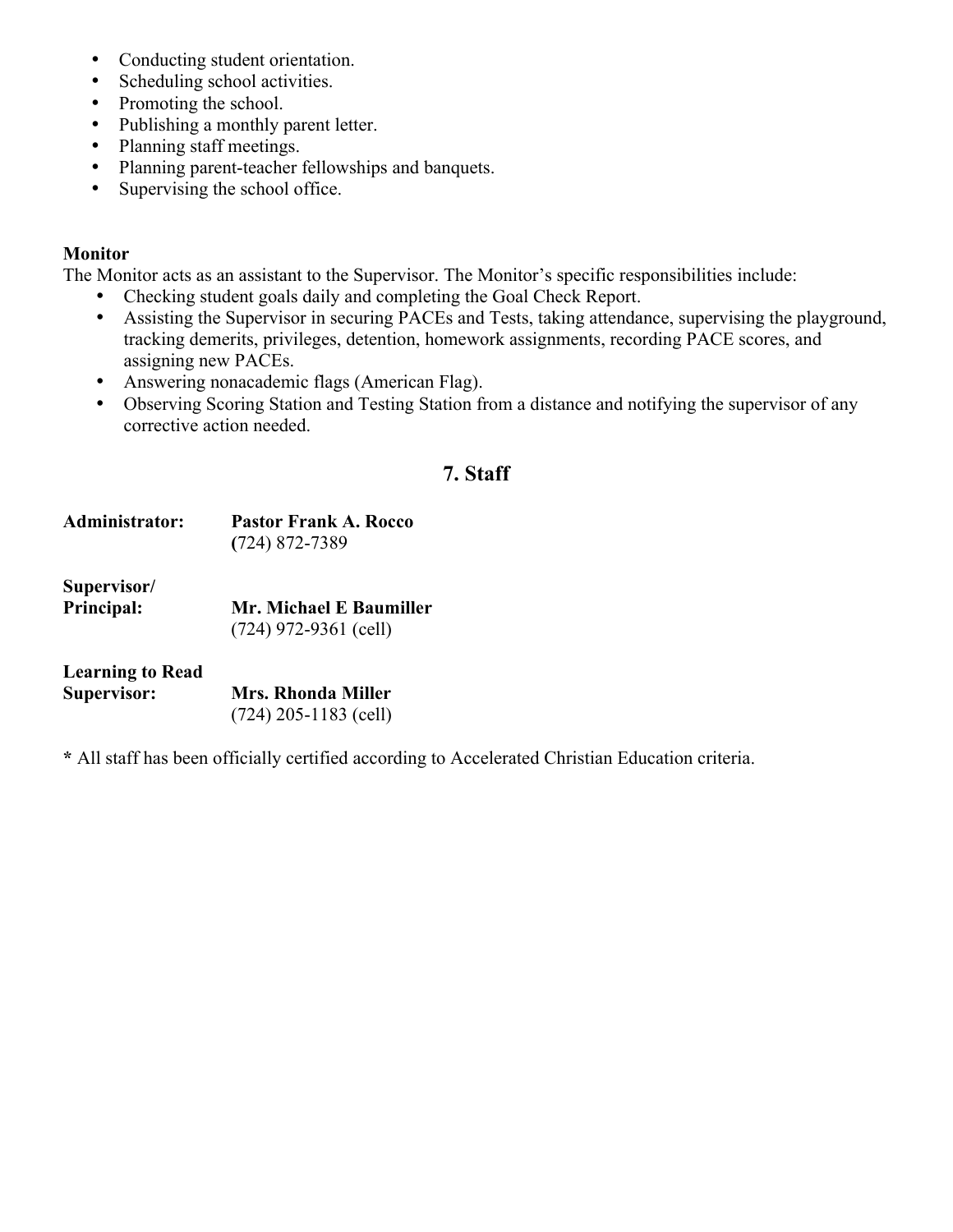#### **8. Admissions Policies**

The Church Christian Academy does not discriminate on the bases of race, color, national and ethnic origin. **Attending TCCA is a privilege, not a right**. This privilege may be revoked at any time by the authorities of TCCA. Students who plan to attend TCCA will be required to submit all forms found under "3. Necessary Enrollment Forms" found in this handbook. **Students and Parents are required to agree to abide by the policies and practices of The Church Christian Academy. Parents and Students are required to attend an interview. Parents are required to attend a Parent Orientation.** 

**It is entirely the decision of The Church Christian Academy staff, concerning whether the student is a good "fit" for the school**. Once the school staff reviews the student's application and interview, the parents and student will be notified as to whether the student's application has been accepted or denied.

## **9. Withdrawal Policies**

If a parent wishes to withdraw a student from The Church Christian Academy, the parent must notify the supervisor or administrator in writing as soon as possible. TCCA will not refund any money that has already been paid and no curriculum will be released to the parent or student.

**Expulsion:** The Church Christian Academy may dismiss a student at any time. It is the goal of the school to teach and train Godly young people. The school staff wishes to apply grace to each situation; however, if certain irresolvable problems arise, TCCA will be forced to dismiss a student. The parent will be notified in writing as to the reasons for dismissal from the school. Academic records will be copied and sent to the next school the student plans to attend.

Several instances that would call for consideration of dismissal would include, but are not limited to, the use of drugs and alcohol, illegal behavior, immoral activities, threats and violence.

#### **10. Financial Policies**

The Church Christian Academy highly commends any parent who is willing to make a financial sacrifice of tuition in order to invest in their child's Christian education. On that note, each parent has been informed of their financial obligations and is expected to pay their bills in a complete and timely manner. Every parent is required to sign a financial commitment. The Church Christian Academy reserves the right to apply financial penalties to late or incomplete payments.

If any account is past due \$500.00 or more, we will ask that the student be kept home until the account is reconciled.

## **11. Daily Arrival and Dismissal**

The Church Christian Academy school day begins promptly at 8:15 AM. Be aware that students must be ready to begin opening exercises at 8:15; therefore, it is wise for students to arrive at least five minutes early to settle in before school begins. Any student who is not ready for opening exercises at 8:15, will earn a demerit. Be advised that exceptions will not be made for late parents.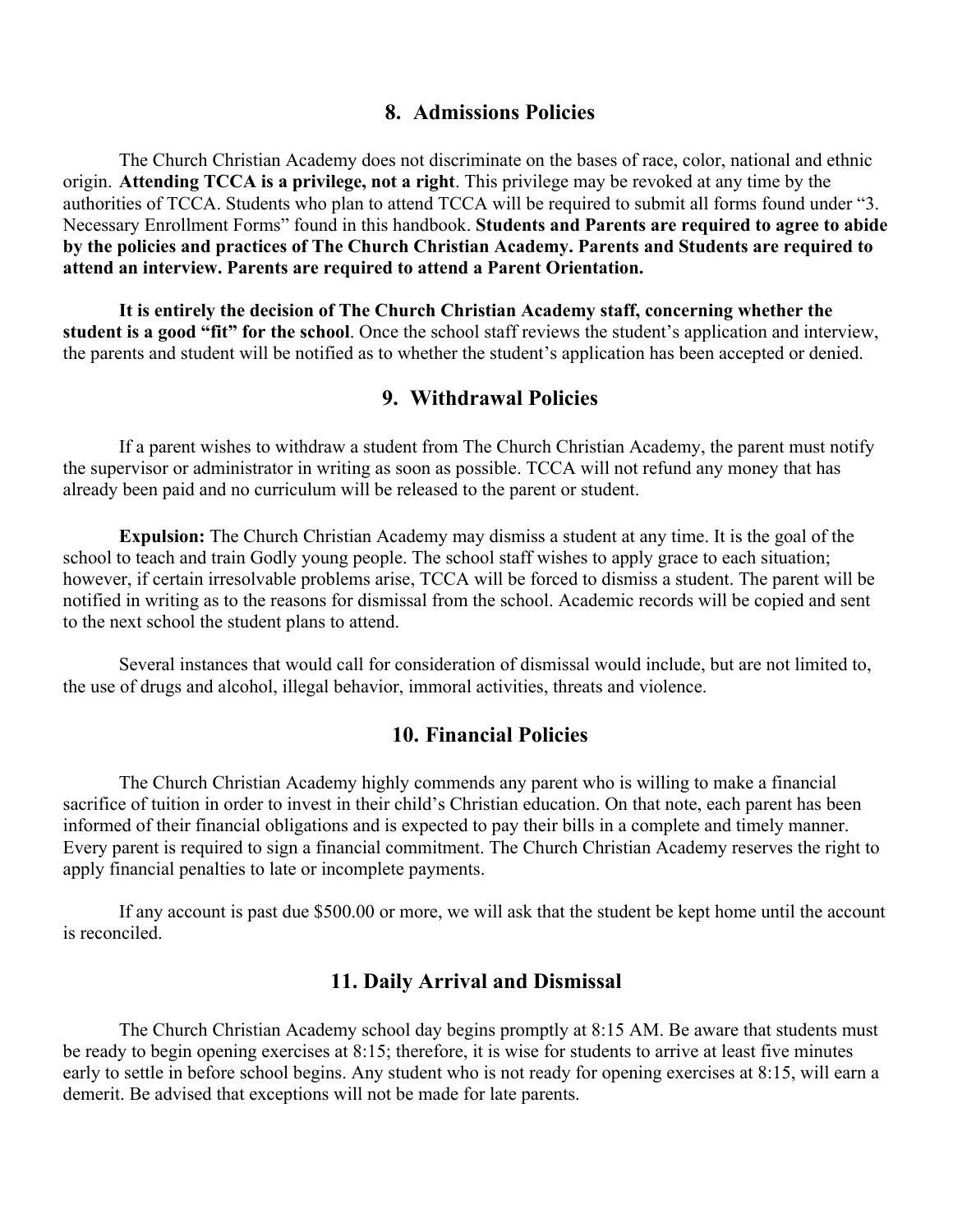Students will be dismissed at 3:15 PM. All students are expected to be out of the school building by 3:30 at the latest. The school staff supervises students all day long and should not be expected to remain with the students after school hours.

Parents are responsible for making necessary transportation arrangements; however, the school must be notified of the student's transportation plans (parents, bus, sibling driver etc.). If students are riding a district bus to school each day, The Church Christian Academy must be informed of what bus number the child should board each day.

Students who plan to be picked up from school by family members or friends must submit an exhaustive list of people who may pick them up. This form must be signed by both parents. The goal of The Church Christian Academy is to win the student to Christ, provide the student with exemplary education, and keep them safe. Please understand that your child WILL NOT be released to any person who cannot present identification showing that they are listed on the dismissal form.

# **12. Attendance**

The Commonwealth of Pennsylvania's Department of Education requires that our school, as well as every other school, provide a **minimum of** 180 days of instruction OR a **minimum of** 900 hours of instruction at the elementary level and a **minimum of** 990 hours of instruction at the secondary level. Currently our calendar provides for 173 days of school at 6 hours a day. This comes out to 1,038 hours of school for the year. We, of course, have more hours than required for several reasons, and one of those reasons is to account for absenteeism.

20 school days is the **absolute maximum** number of days absent that The Church Christian Academy will allow in one academic year. These 20 days will include vacation, sickness, and any other absence that is not accompanied by a legitimate and signed doctor's excuse. In the public school system, parents are taken to court if students miss more than the school attendance policy allows. Here at The Church Christian Academy, however, we do not believe that the Lord would have us take our fellow brothers and sisters before a court over school attendance. However, we also cannot afford to be responsible to the state government for a child who is not attending school. As stated in the Parent/Student Handbook, The Church Christian Academy reserves the right to expel a student at any time. **Any student who misses 21 days of school without a legitimate and signed doctor's excuse, will be expelled.** 

#### **After the first five absences (without a doctor's excuse):**

A letter will be sent home to remind and reiterate our school's attendance policy.

#### **After the second five absences (without a doctor's excuse):**

A second letter will be sent home to remind and reiterate our school's attendance policy.

#### **After the third five absences (without a doctor's excuse):**

A third letter will be sent home to remind and reiterate our school's attendance policy.

#### **After the final five absences (without a doctor's excuse):**

A letter will be sent home to indicate that one more absence (without a doctor's excuse) will result in expulsion from The Church Christian Academy.

#### **Physical Education Policy:**

Physical education is an absolute requirement by the state for students to take each year. Any student who misses more than three gym classes per quarter will receive an incomplete in gym until you, the parents, fill out an independent gym form. This form will indicate that you watched the student complete some form of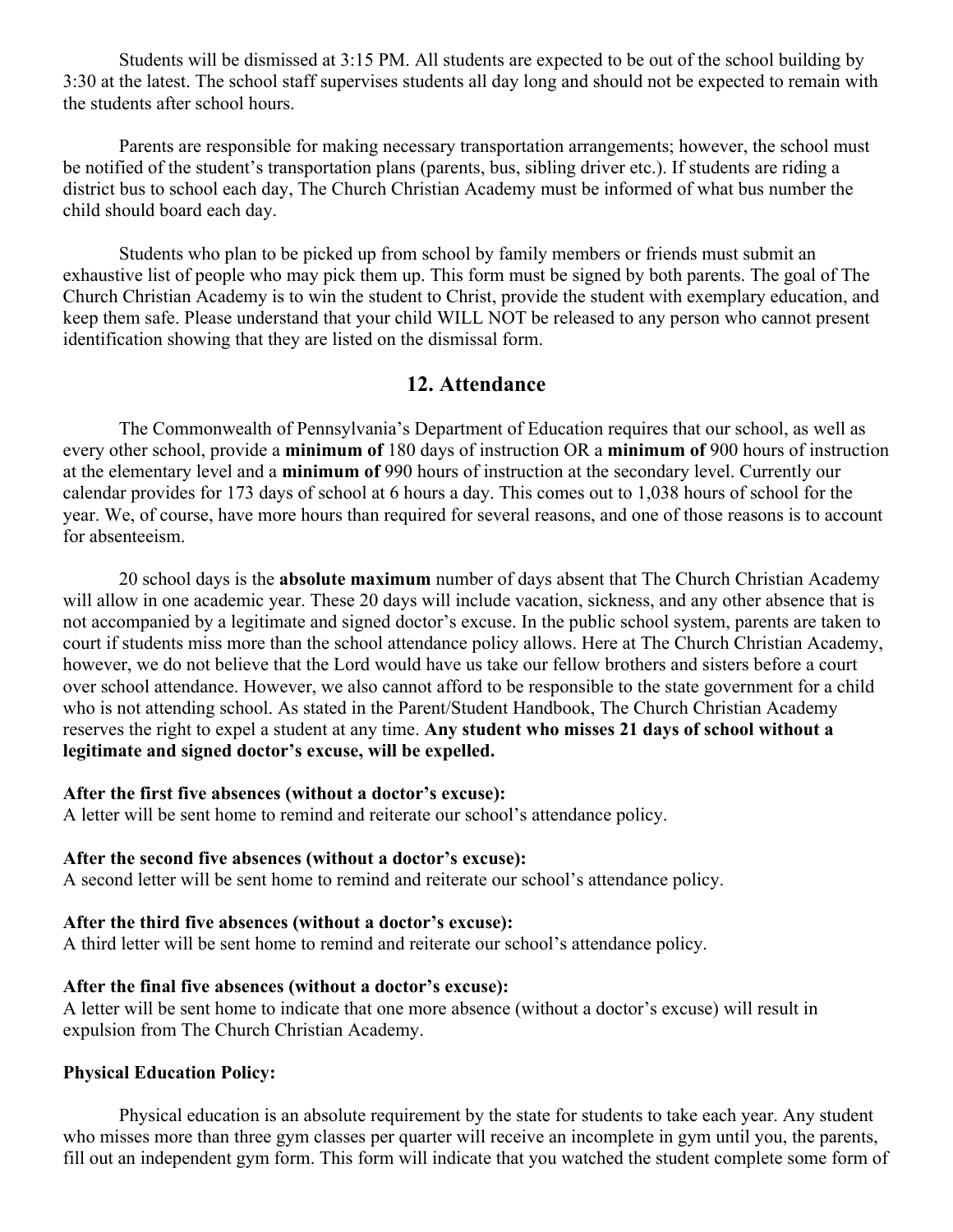physical activity for an hour. The student will have to complete an hour of physical activity for each gym class missed after the initial three. You will provide the date, type of activity that was done, and your signature. Your signature is indicating that you physically watched them doing the activity. I will send this form home with the student following the fourth gym class missed so that they can begin to make up the time before the end of the quarter.

## **13. Tardiness**

School will begin each day promptly at 8:15. If a student is not ready to begin at 8:15, they will receive one demerit and a recorded tardy. Four days of tardiness will equal one day of absence. The only exception will be delays due to bussing or inclement weather.

#### **14. Contacting Students during School Hours**

**Students are permitted to bring cell phones to school, but they will be collected upon entry into school and redistributed every day before dismissal**. No student is permitted to leave school before dismissal without permission. Any parent who must pull a student from school must call the office at (724) 446-1550. Any parent who is unable to reach someone in the office may call one of the school employees listed in section 7. Staff.

# **15. Availability of Health Services and First Aid**

The Church Christian Academy possesses a first aid kit in the Learning Center, as well as a full time staff member certified in First Aid and CPR. The school also has emergency contact information for every student in case of emergencies that require trained medical attention. You will be contacted immediately should your child have an accident or need medical attention. An accident report will be filed in every case of injury.

## **16. Student Drivers**

Students who wish to drive to school must follow several school rules. The student must park their vehicle in the school parking lot and may not move it until dismissal each day. **The student may only transport another student if written permission is given from both the student driver's parents and the parents of the passenger**. The student must also provide copies of a valid driver's license and proof of car insurance for the school office. *TCCA reserves the right to search a student's vehicle at any time.*

## **17. Visitors**

All visitors are asked to call ahead of time because the doors to the school will be locked during school hours. Visitors are asked to take great precaution not to disrupt the students in the Learning Center during school hours.

# **18. School Closings**

In the event that school is closed or delayed, we follow the Yough School District schedule. If Yough is delayed or cancelled, we will be delayed or cancelled. Please refer to WTAE, KDKA, or WPXI news stations. The Church Christian Academy will be also be displayed with a delay, closing etc. Whether we delay/cancel school or not, parents should use their discretion if they drive students to school. *Also, if the district that busses your child delays or cancels, please follow their schedule. If your district is closed, this would be considered an excused absence for the student.* Please let TCCA know before 8:10, if your student will not be attending school due to weather.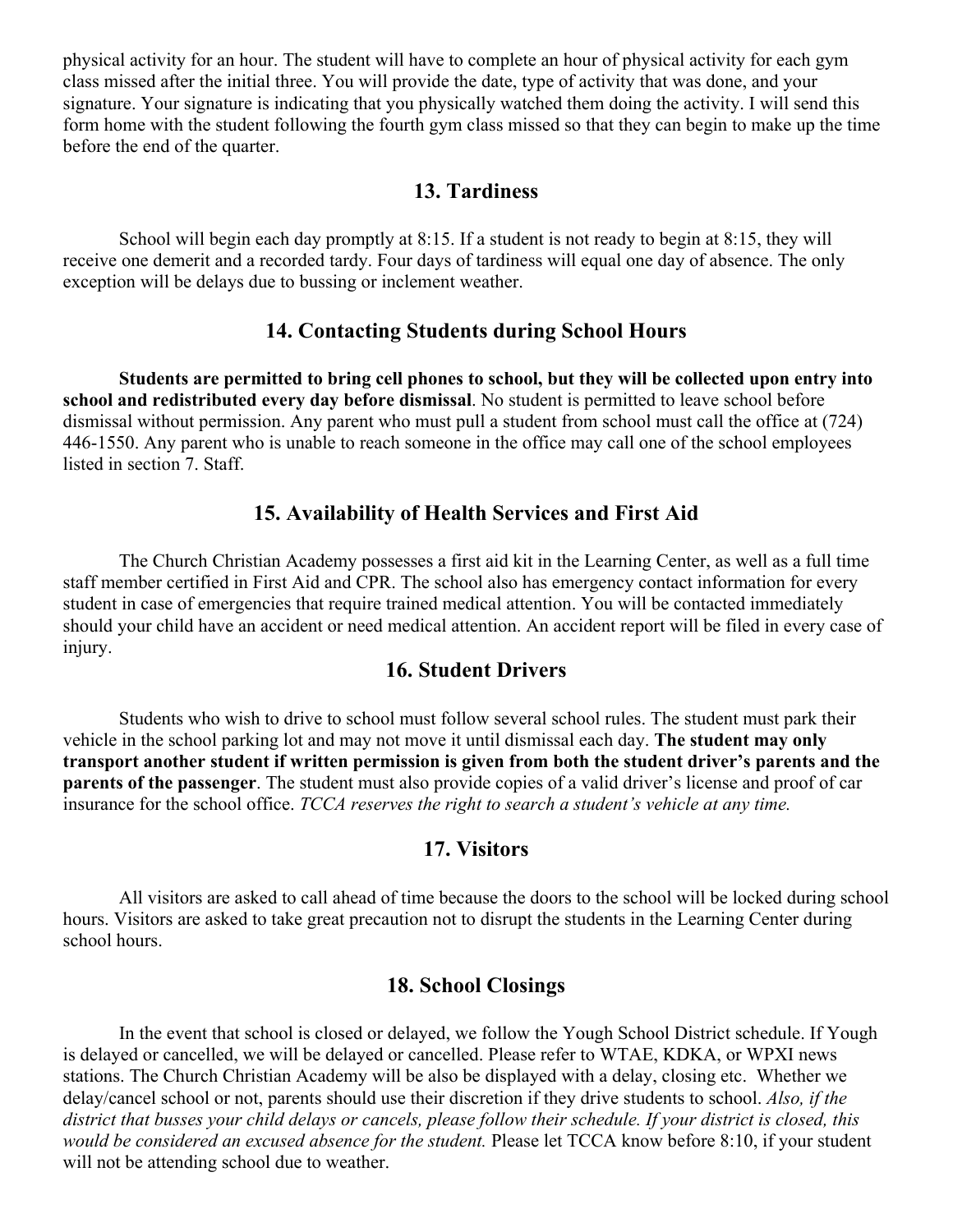# **19. Personal Property**

Students are not permitted to bring any electronic items (besides cell phones) to school. All students are encouraged not to bring expensive items to school. The Church Christian Academy is not responsible for any lost, stolen, or damaged property. Students will not be permitted to bring personal property into the Learning Center. All personal items will be left in lockers during school. Please note that TCCA reserves the right to search students' book bags, coats, vehicles, etc.

## **20. Lunch**

Lunch will occur each day from 11:30-12:00. Students must bring bagged lunches preferably in insulated lunch bags or boxes. Microwave privileges are available to students' level 5 and up. The students may bring a snack for morning and afternoon breaks. We also have a small snack shop available at a minimal cost.

# **21. Prohibited Articles**

This is a list of items that students are prohibited to bring onto school property. Students caught with these items will face serious disciplinary consequences. Please note that this is not an exhaustive list.

- Weapons of any kind; including guns and knives.
- Video games/any electronics (the only exception will be cell phones)
- Inappropriate literature
- Inappropriate music
- Any undocumented medications
- Fireworks
- Anything that can be used to injure others or vandalize property.
- Drugs or alcohol of any kind (including medication-all medication must be turned in to the office)

# **22. Involvement of Parents**

Unlike traditional schools, The Church Christian Academy encourages parents to be involved in the extracurricular activities of the school. Parents will be invited to participate in fieldtrips, parties, conventions, etc. TCCA expects parents to participate in monthly fund raisers. If anyone has any questions, please call.

# **23. Policy on Search of Private Property**

Students' cars, backpacks, coats, and any other private property may be searched at any time.

# **24. Dress Standards / Uniform**

The purpose of The Church Christian Academy dress code is to maintain a level of professionalism and eliminate distractions. TCCA uniform consists of a navy blue polo shirt with school embroidery, khaki dress pants, and simple black or brown shoes, and simple black or brown belt (if desired). The physical education uniform is a plain white T-shirt, navy blue, knee-length shorts or pants, and tennis shoes.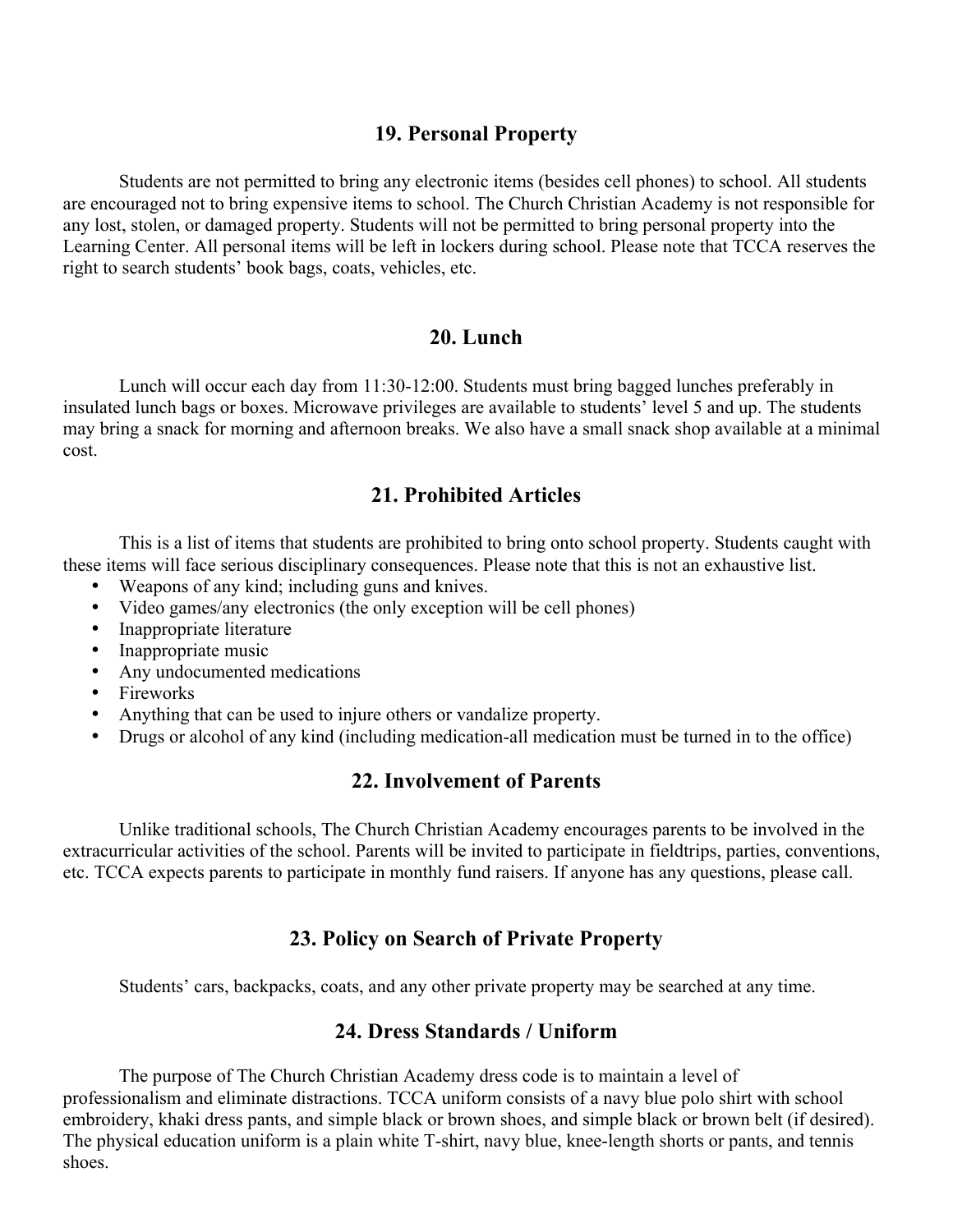#### **All uniform shirts will be ordered in bulk from The Embroidery People of Sutersville. Khaki dress pants and all other items may be purchased individually.**

No jewelry may be worn to school besides modest earrings and necklaces for girls. Clothes are expected to be neat, clean, and ironed. Messy hair or appearance will not be tolerated. Students are expected maintain good personal hygiene (deodorant, brushing teeth, etc.) If a consistent issue arises the parents will be notified privately.

Throughout the school year there will be opportunities for students to earn "dress down" days, where they are not required to wear their usual school uniform. Although "dress down" days are meant to be fun, they are also a privilege, not a right. Students need to maintain a manner of dress that is both modest and pleasing to the Lord even on dress down days. Any student who comes to school in inappropriate dress, will forfeit their privilege, and will be asked to put on their normal school uniform. **If there are any questions a student may feel free to bring the item to school the day before to ask school staff if the item is appropriate.** 

- Shorts that are below the knee cap (basketball shorts or capris are acceptable).
- Jeans must not be too tight or too low (this will be left up to the discretion of school staff, but please use common sense).
- T-shirts must not be too short or too sloppy (midriff must be covered. No low cut tops).
- No tank tops (all shirts must have sleeves).
- No Yoga pants
- Hoodies may be worn, but hoods must stay off.
- No hats
- Black or Brown tennis shoes are permitted
- All clothing must be appropriate. No advertisements for drugs, alcohol, music, language or any other thing that would not be acceptable in school.

Any dress code violation will earn a demerit and the parents will be asked to bring a change of clothes to school.

# **25. Standards of Conduct**

Students of The Church Christian Academy are expected to maintain a standard of conduct that is pleasing in the eyes of the Lord. This means that students will treat other students, school staff, school facilities, and themselves with respect and care. Name-calling, fighting, poor attitudes, disobedience, and the like will be punished through demerits and detention time. All poor behavior will be handled on an individual basis and resolved through prayer and communication. Please remember that the following list is *not* all inclusive. Situations will be handled by school staff on an individual basis. This list of demerits is merely a guide.

## **Responsibilities and Privileges**

#### **Level "A" Responsibilities**

- Complete 2 PACEs a week
- Maintain academic balance
- Accumulate no more than 30 Minutes of detention the preceding week
- Memorize previous month's Bible selection

## **Level "A" Privileges**

- Fifteen minute morning breaks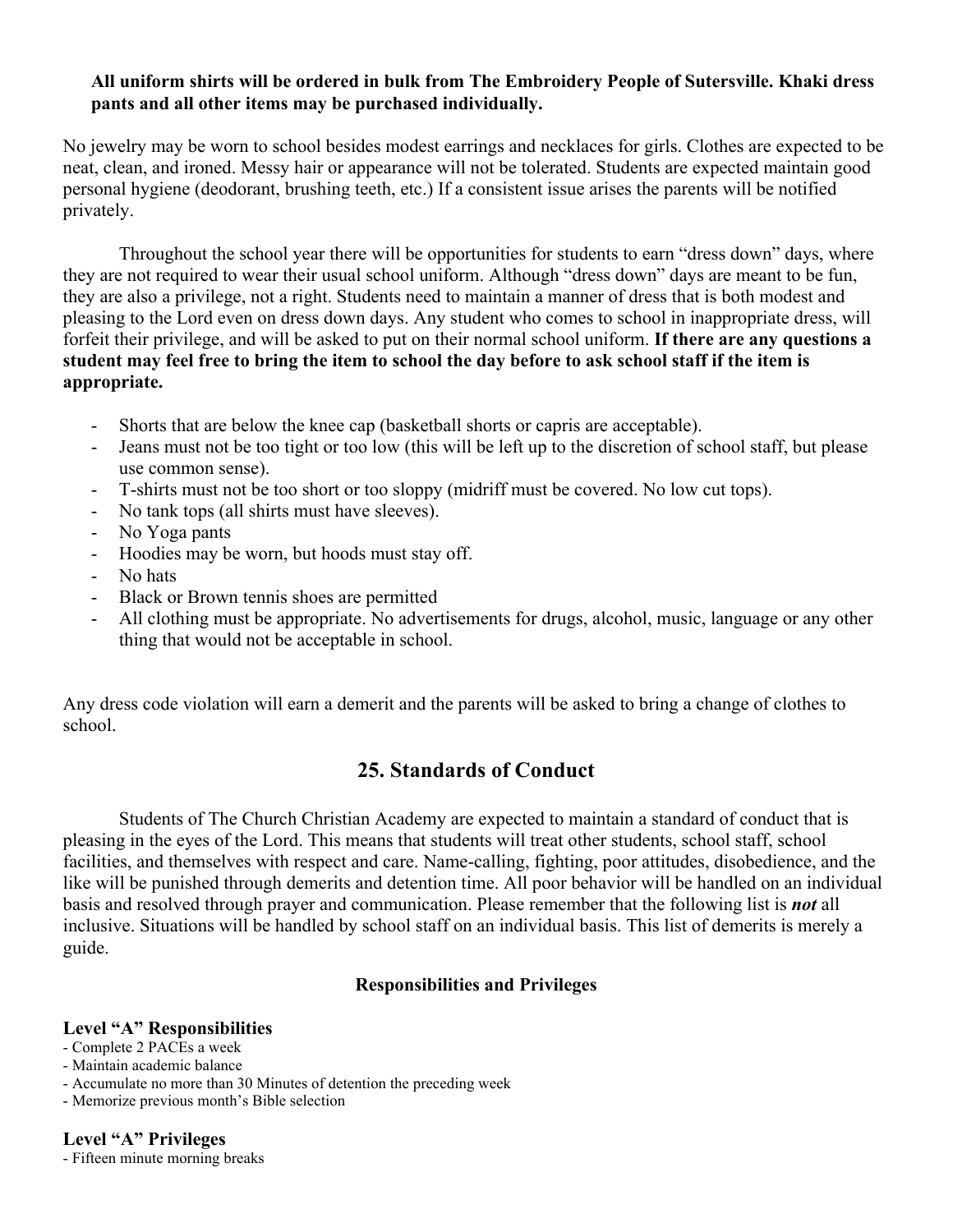- May read approved literature or listen to inspirational tapes in office after daily goals are completed

- May engage in approved extracurricular activities in office after all daily goals are complete (i.e. Student Convention preparation, computer learning time, inspirational tapes, crafts, puzzles, or games,)

- Permission to attend bi-weekly field trip

#### **Level "C" Responsibilities**

- Complete 2 PACEs a week
- Maintain academic balance
- Accumulate no more than 15 Minutes of detention the preceding week
- Memorize previous month's Bible selection
- Present special monthly five-minute oral report on an interest area or project.

#### **Level "C" Privileges**

- Twenty-five minute morning breaks
- May read approved literature or listen to inspirational tapes in office after daily goals are completed
- May engage in approved extracurricular activities in office or other assignments outside of the Learning Center
- May be out of seat without permission in the Learning Center, but may not leave the learning center without permission
- May serve on approved projects (i.e. errands, office, and student tutor)
- Permission to attend bi-weekly field trips

#### **Level "E" Responsibilities**

- Complete 2 PACEs a week
- Maintain academic balance
- Accumulate no detention the preceding week
- Memorize previous month's Bible selection
- Read and report on a literature book or a book selected from a prepared list. The report qualifies for a four-week period.
- Be available for participation in activities (i.e. chapel/assembly, and guest tours).
- Must be engaged in some community service on a regular basis.

#### **Level "E" Privilege**

- Same as "C" privileges, plus

- May leave office and Learning Center for approved projects when not committed to other responsibilities or functions.

- May attend approved off-campus functions of a spiritual or educational nature (i.e., Bible conference, work for a political

candidate who espouses traditional values, etc.).

- Permission to attend bi-weekly field trips.

# **26. Academic Policies**

Students' academics will be supervised very carefully by Mrs. Lynn. Upon enrollment, all students took the diagnostic tests. Based on these results and their chronological grade, we have prescribed curriculum appropriate for each student. Parents and students have the right to ask questions and conference over academics at any time. Please call and schedule a mutually convenient meeting time. Students may have several "gap" PACEs to complete, and some may be behind several grade levels. Unlike "lock-step" schools which push students through to the next level, The Church Christian Academy strives for each student to master concepts before they move to the next PACE. Therefore, if a student scores below an 80% on a PACE test they will be required to take a "repeat" PACE. Students who remain diligent in their academic will be rewarded with great progress. Please offer encouragement from home.

A Progress report will be sent home at the end of every nine-week period. In order to make Honor Roll and achieve academic balance, a student must complete at least three PACEs in each subject per nine-week period. Students who make honor roll will be rewarded with a special honor roll field trip which will be held on a Saturday (family members will be invited to attend).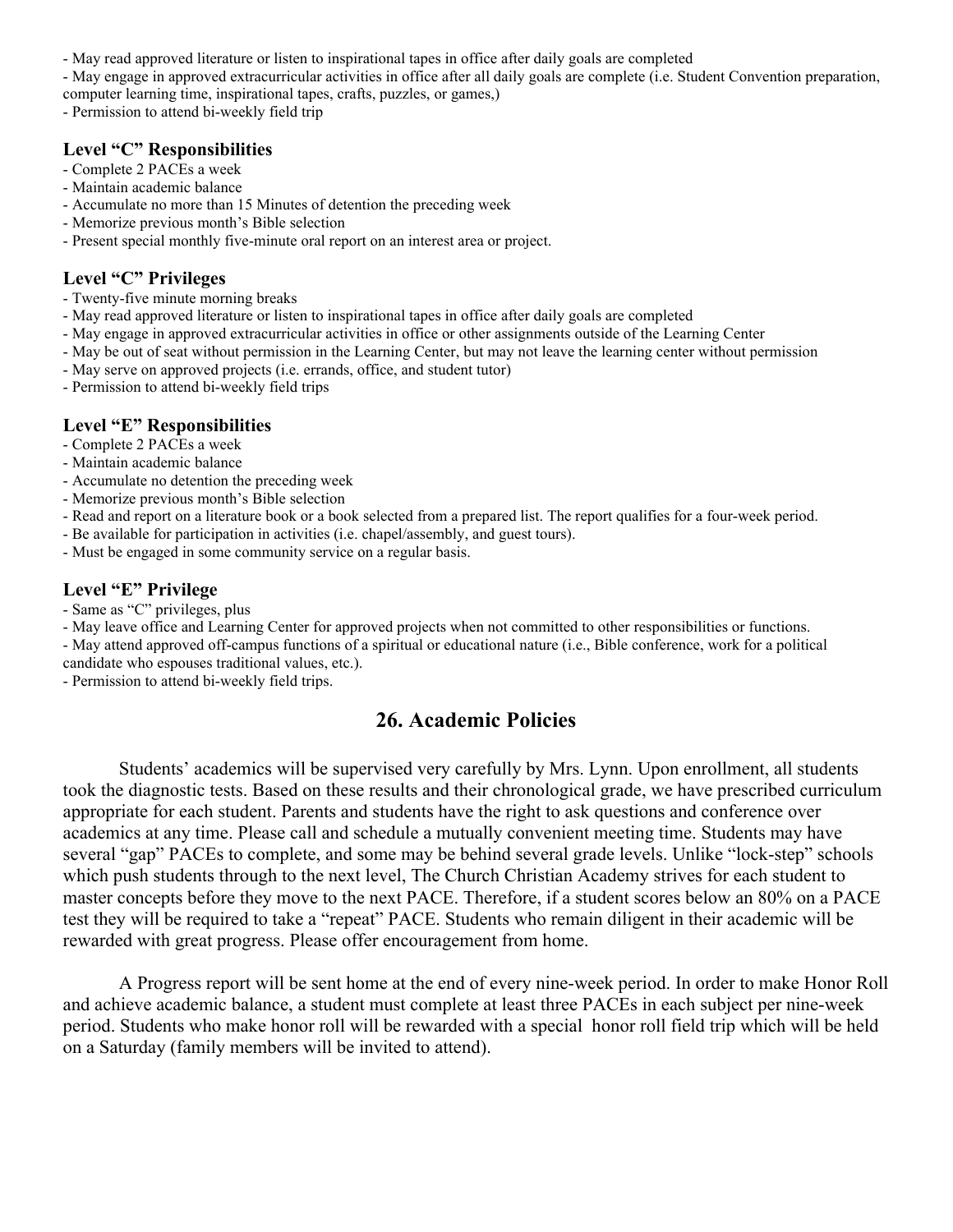# **27. Emergency Plan of Action**

It is difficult to anticipate a crisis situation. If a crises situation should arise, the following are our guidelines.

#### **In Case of Fire:**

All students should evacuate the building using the closest exit. If in the Learning Center, the closest exits would be either the front glass doors at the top of the steps or the flush metal door at the back of the learning center that exits into the side yard. If downstairs, there are several exits that may be used for evacuation. Students will then go straight to the pavilion, which is our primary meeting place. Should there be a reason why students cannot congregate in the pavilion, they should meet at the small block building located in the upper parking lot. Once at the meeting place, roll will be taken to ensure that everyone has evacuated the building. No one will be permitted to re-enter the building until we are assured by professional safety personnel that there is no further danger. If necessary, parents will be notified to pick up students.

#### **In Case of Bad Weather:**

In the case of a tornado or severe storm, students will calmly be escorted to the nursery in the back corner of the basement of the church. They will leave the learning center, head down the steps and thru the hallway to the basement. At the end of the hallway, they will then make a right turn into the church basement, stay against the bac wall and calmly walk to and enter the nursery and sit against the interior wall. Roll will be taken to ensure that everyone is accounted for. If necessary parents will be notified to pick up students.

---------------------------------------------------------------------------------------------------------------------

**\* Please print, sign, and return the following form.\***